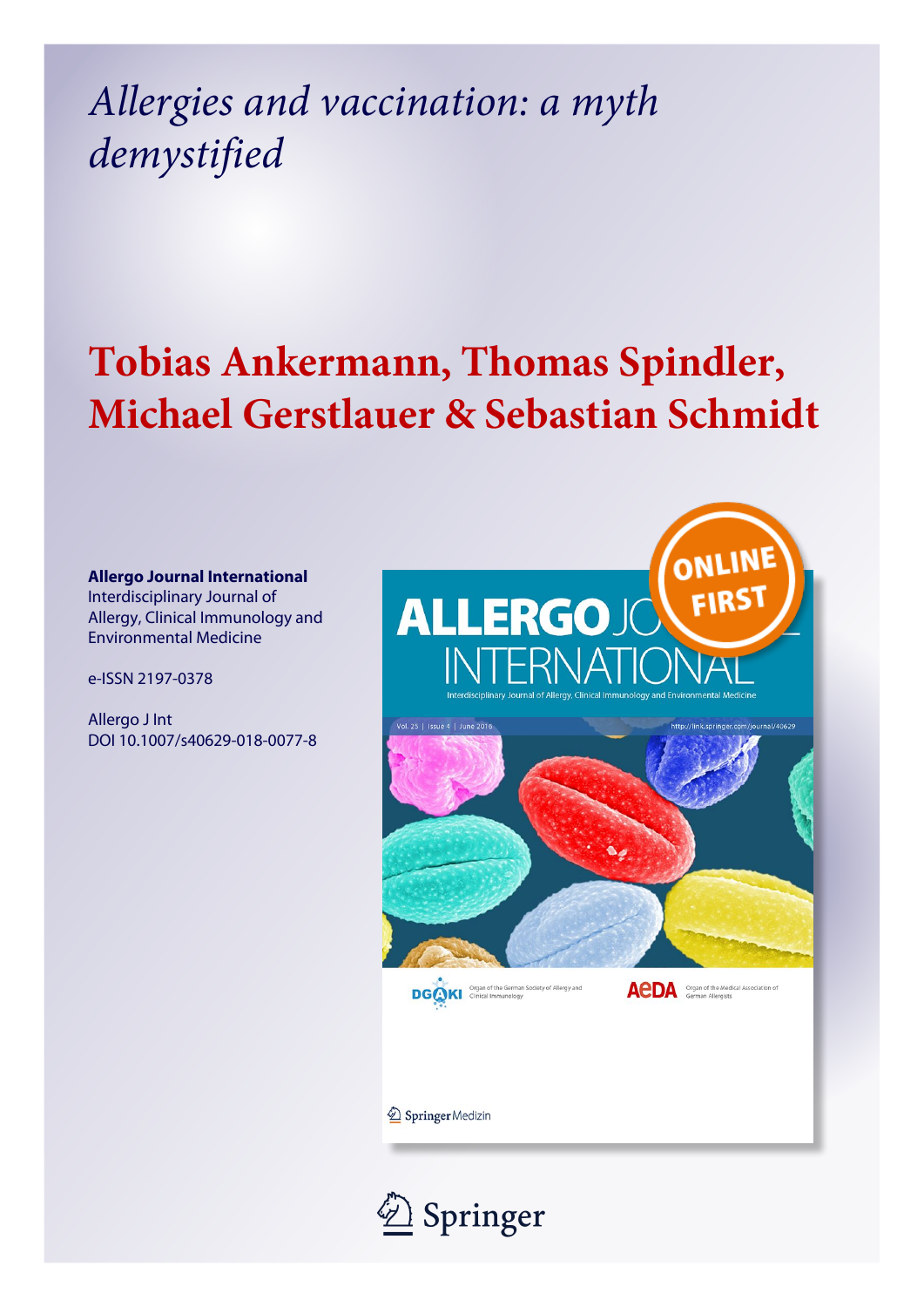**Your article is protected by copyright and all rights are held exclusively by Springer Medizin Verlag GmbH, a part of Springer Nature. This e-offprint is for personal use only and shall not be self-archived in electronic repositories. If you wish to self-archive your article, please use the accepted manuscript version for posting on your own website. You may further deposit the accepted manuscript version in any repository, provided it is only made publicly available 12 months after official publication or later and provided acknowledgement is given to the original source of publication and a link is inserted to the published article on Springer's website. The link must be accompanied by the following text: "The final publication is available at link.springer.com".**

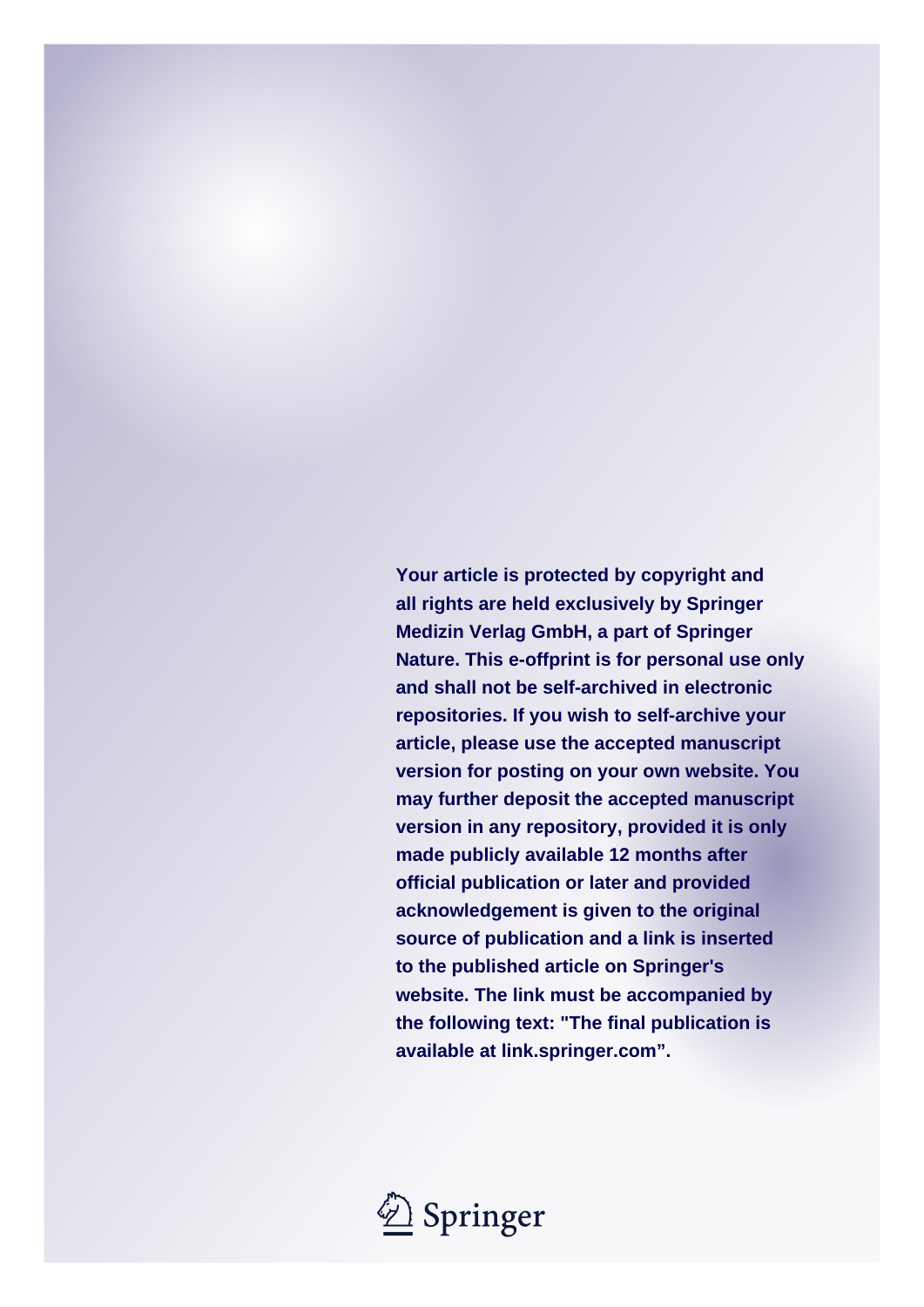Allergo J Int <https://doi.org/10.1007/s40629-018-0077-8>



# **Allergies and vaccination: a myth demystified**

**Tobias Ankermann · Thomas Spindler · Michael Gerstlauer · Sebastian Schmidt**

Received: 7 March 2018 / Accepted: 30 April 2018 © Springer Medizin Verlag GmbH, a part of Springer Nature 2018

#### **Abstract**

*Background* Vaccinations are among the commonest and most successful medical measures. Due to the drop in the incidence of vaccine-preventable diseases, rare side effects such as allergic reactions are coming more to the fore. In addition, vaccinations are often associated with the rising prevalence of allergic sensitization and allergic disease. The myth that "vaccinations cause allergies" is being circulated. This article presents the available evidence on the effect of vaccinations on the prevalence of atopic manifestations (sensitization, asthma, allergic rhinitis, food allergy) and atopic dermatitis. Based on position papers, recommendations are given on the approach to vaccinations in children with allergic disease and/or atopic dermatitis as well as on the approach in patients with anaphylactic reactions to vaccines.

*Methods* A literature search in PubMed and in the reference lists of the identified articles was conducted.

| Parts of this article were already published in 2014<br>(Pädiatrische Allergologie in Klinik und Praxis 2014;17:11-3).                                                                                                                        |
|-----------------------------------------------------------------------------------------------------------------------------------------------------------------------------------------------------------------------------------------------|
| PD Dr. T. Ankermann ( $\boxtimes$ )<br>Department of Pediatric and Adolescent Medicine I,<br>University Hospital Schleswig-Holstein, Kiel Campus,<br>Arnold-Heller-Straße 3, House 9, 24105 Kiel, Germany<br>ankermann@pediatrics.uni-kiel.de |
| Dr. T. Spindler<br>Allergy Campus, Hochgebirgsklinik Davos, Davos Wolfgang,<br>Switzerland                                                                                                                                                    |
| Dr. M. Gerstlauer<br>Department II of Pediatric and Adolescent Medicine,<br>Augsburg Hospital, Augsburg, Germany                                                                                                                              |
| PD Dr. S. Schmidt<br>Department and Outpatient Clinic for Pediatric and<br>Adolescent medicine, University Hospital Greifswald,                                                                                                               |

*Results* There is no evidence that vaccinations increase the risk of specific allergic sensitization or the manifestation of allergic diseases either in high-risk patients (atopy, positive family history) or in patients with no family history of atopy. Vaccinations do not cause allergies! According to experts, atopic children can be vaccinated under standard conditions without a mandatory follow-up observation period. Allergy testing should be performed following allergic reactions to vaccines or vaccine components. Follow-up vaccinations after anaphylactic reactions to vaccines or vaccine components should be performed under monitoring conditions by physicians experienced in the recognition and treatment of anaphylactic reactions.

*Conclusion* Standard vaccinations do not increase the risk for manifesting allergic disease or specific sensitization to environmental allergens. If individual protection is desired, and taking into account the particular risks and provisos, children with allergic disease and anaphylactic reactions to vaccines can also be vaccinated.

**Keywords** Allergy · Anaphylaxis · Atopy · Vaccinations · Side effect

| <b>Abbreviations</b> |                                                   |  |  |
|----------------------|---------------------------------------------------|--|--|
| <b>BCG</b>           | Bacillus Calmette Guérin (vaccine)                |  |  |
|                      | DTP/DTaP Diphtheria, tetanus, and pertussis (vac- |  |  |
|                      | cine); a acellular                                |  |  |
| EAACI                | European Academy of Allergy and Clinical          |  |  |
|                      | Immunology                                        |  |  |
| <b>GPA</b>           | German Society for Pediatric Allergology          |  |  |
|                      | (Gesellschaft für Pädiatrische Allergologie)      |  |  |
| <b>HDC</b>           | Human diploid cell lines                          |  |  |
| IgE                  | Immunoglobulin E                                  |  |  |
| <b>ISAAC</b>         | The International Study of Asthma and Al-         |  |  |

lergies in Childhood

Greifswald, Germany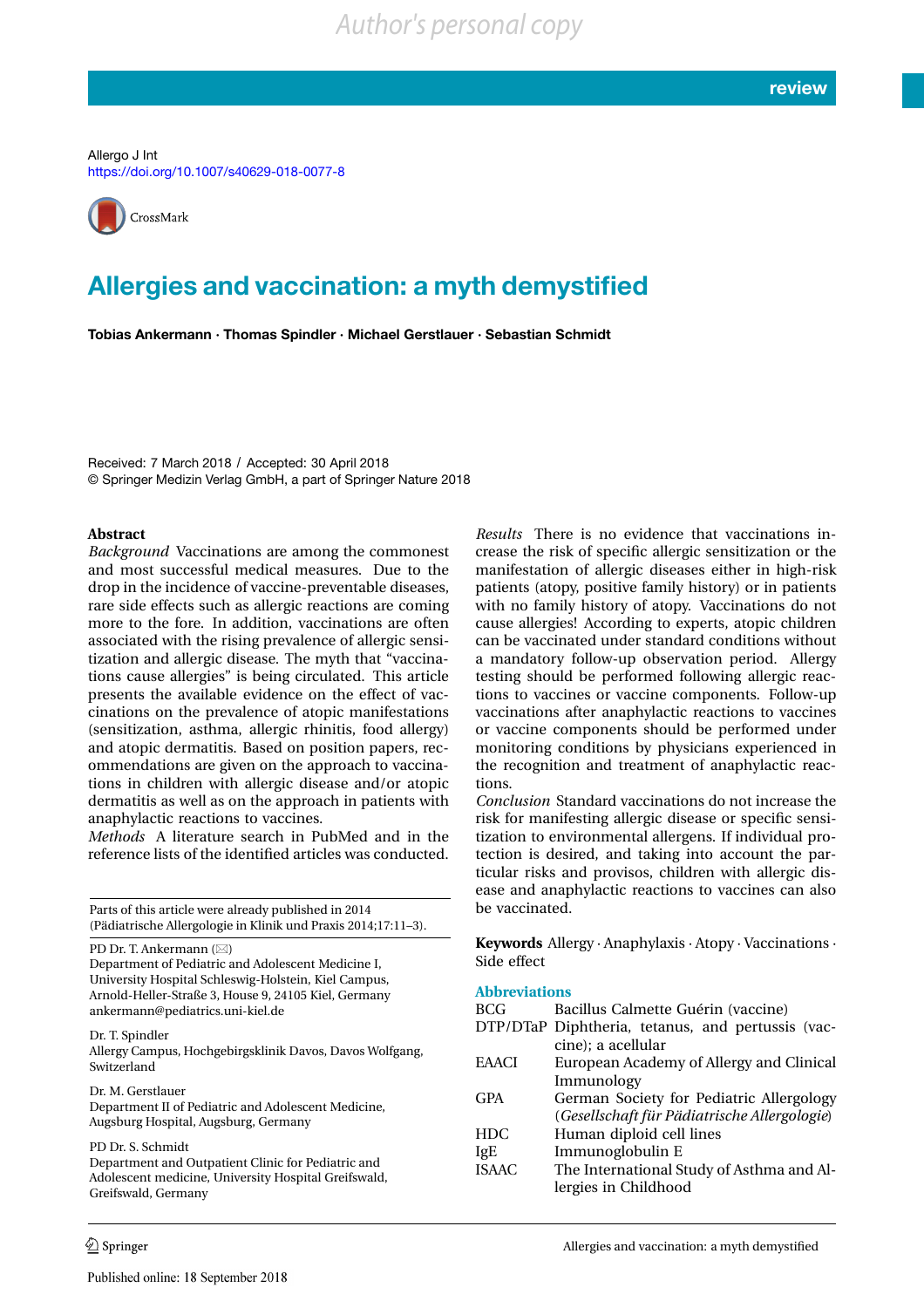| KiGGS       | Study on the Health of Children and Ado- |
|-------------|------------------------------------------|
|             | lescents in Germany (Studie zur Gesund-  |
|             | heit von Kindern und Jugendlichen in     |
|             | Deutschland                              |
| LAIV        | Live attenuated influenza vaccine        |
| <b>MAS</b>  | Multicenter allergy study                |
| <b>MMR</b>  | Measles, mumps, and rubella (vaccine)    |
| <b>OPV</b>  | Oral polio vaccine                       |
| <b>RR</b>   | Riva-Rocci blood pressure measurement    |
| <b>SCIT</b> | Specific subcutaneous immunotherapy      |
| <b>TBE</b>  | Tick-borne encephalitis                  |
| <b>TIV</b>  | Trivalent inactivated influenza vaccine  |

#### **Introduction**

Vaccines are among the most effective and cheapest medical methods to prevent infectious diseases [\[1\]](#page-9-0). As with all medical interventions, adverse side effects are also seen with vaccines; however, on the whole, these are rare events. Systematic investigations report an incidence of 4.8–83 adverse events per 100,000 doses of vaccine (reviews in [\[2,](#page-9-1) [3\]](#page-9-2)). Having said that, these reactions are generally non-allergic (hypersensitivity) mediated local reactions at the vaccination site [\[4\]](#page-9-3). In contrast, anaphylactic reactions are extremely rare, with a reported incidence of 0.3–3 per million doses of vaccine [\[5–](#page-9-4)[8\]](#page-9-5). Anaphylactic reactions are usually seen in patients with no identifiable risk factors. Previous anaphylactic reactions, including those to other allergens, and pre-existing uncontrolled bronchial asthma have been shown to be risk factors for an anaphylactic reaction to vaccines. While systematic investigations demonstrate only a slight risk of repeat adverse side effects following vaccinations, patients with anaphylactic reactions often do not undergo re-vaccination and not all events are reported, meaning that a reliable risk assessment on the basis of epidemiological data is not feasible [\[9\]](#page-9-6).

Although the prevalence of vaccine-preventable diseases has declined as a result of vaccination programs, awareness of adverse side effects—despite the rarity of serious anaphylactic reactions—has grown among physicians as well as patients and parents [\[10\]](#page-9-7). This intensifies concerns about possible anaphylaxis and creates uncertainty as to whether or not to vaccinate. As a result, patients are deprived of individual protection and the vaccination rate drops.

Patients that have experienced anaphylaxis in the past to vaccine components should be subject to special safety measures in the case of further vaccinations and need to undergo a special allergy work-up prior to subsequent vaccinations [\[2,](#page-9-1) [3,](#page-9-2) [11](#page-9-8)[–15\]](#page-9-9). An open and clearly structured approach to potential allergic reactions following vaccination is important, since adverse side effects and allergic reactions to vaccines and vaccine components are used again and again as an argument against vaccines [\[16](#page-9-10)[–18\]](#page-9-11). There is also often uncertainty about how patients at increased risk for developing allergy and/or manifest sensitizations and allergic disorders should be vaccinated (high-risk patients). Therefore, this article discusses the diagnostic and therapeutic approach to further vaccinations in the case of suspected rare severe allergic reaction (equivalent to Ring and Messmer grade II and higher [\[19\]](#page-9-12)) to the vaccine according to the recommendations of the position papers of the German Society for Pediatric Allergology (Gesellschaft für Pädiatrische Allergologie, GPA; [\[13\]](#page-9-13)) and the European Academy of Allergy and Clinical Immunology (EAACI; [\[15\]](#page-9-9)), and explains the recommended approach in risk patients.

In addition to concerns about adverse side effects as a result of vaccine administration, there is also concern among patients, parents, and health care personnel that the implemented vaccination programs can promote the development of sensitization and clinically relevant allergies [\[20\]](#page-10-0). This view is reinforced by opinions published on the Internet that are based on deliberate misinformation and misinterpretations [\[21,](#page-10-1) [22\]](#page-10-2). Therefore, this article also discusses the current status of knowledge on the effect of vaccines on the development of specific sensitizations and manifest allergic diseases.

### **Effect of vaccines on the development of sensitizations and allergic diseases**

The prevalence of atopic diseases has risen worldwide over the last 30 years [\[23\]](#page-10-3). The short time period in which this development has taken place, together with epidemiological observations, suggests that the change in environmental conditions is responsible for this rise. A modulation of the immune response as a result of reduced immune stimulation in early childhood—due in part to smaller families, less care in daycare facilities, less contact with animals, less contact with pathogenic and non-pathogenic micro-organisms (bacteria, endoparasites), and a general reduction in biodiversity—has been postulated as the cause [\[24–](#page-10-4)[27\]](#page-10-5). This observation is referred to as the "hygiene hypothesis". A link to vaccinations is regularly discussed. On the one hand, it could be that vaccines and the resultant elimination of vaccine-preventable diseases deprive the immune system of influencing factors that are important to its development. On the other, antigens contained in vaccines might stimulate the immune system in a positive manner, thereby preventing the development of sensitizations and atopic diseases (reviews in [\[28,](#page-10-6) [29\]](#page-10-7)).

The majority of retrospective as well as prospective epidemiological studies found no increased effect of vaccines on the prevalence of allergic diseases [\[29](#page-10-7)[–39\]](#page-10-8). Likewise, a multicenter investigation found no increased risk of specific sensitization and severe dermatitis among especially high-risk children with atopic dermatitis and a family history of allergic diseases (2184 children aged 1–2 years; [\[33\]](#page-10-9)). In that particular study on high-risk children, the severity of dermatitis was inversely correlated with the cumula-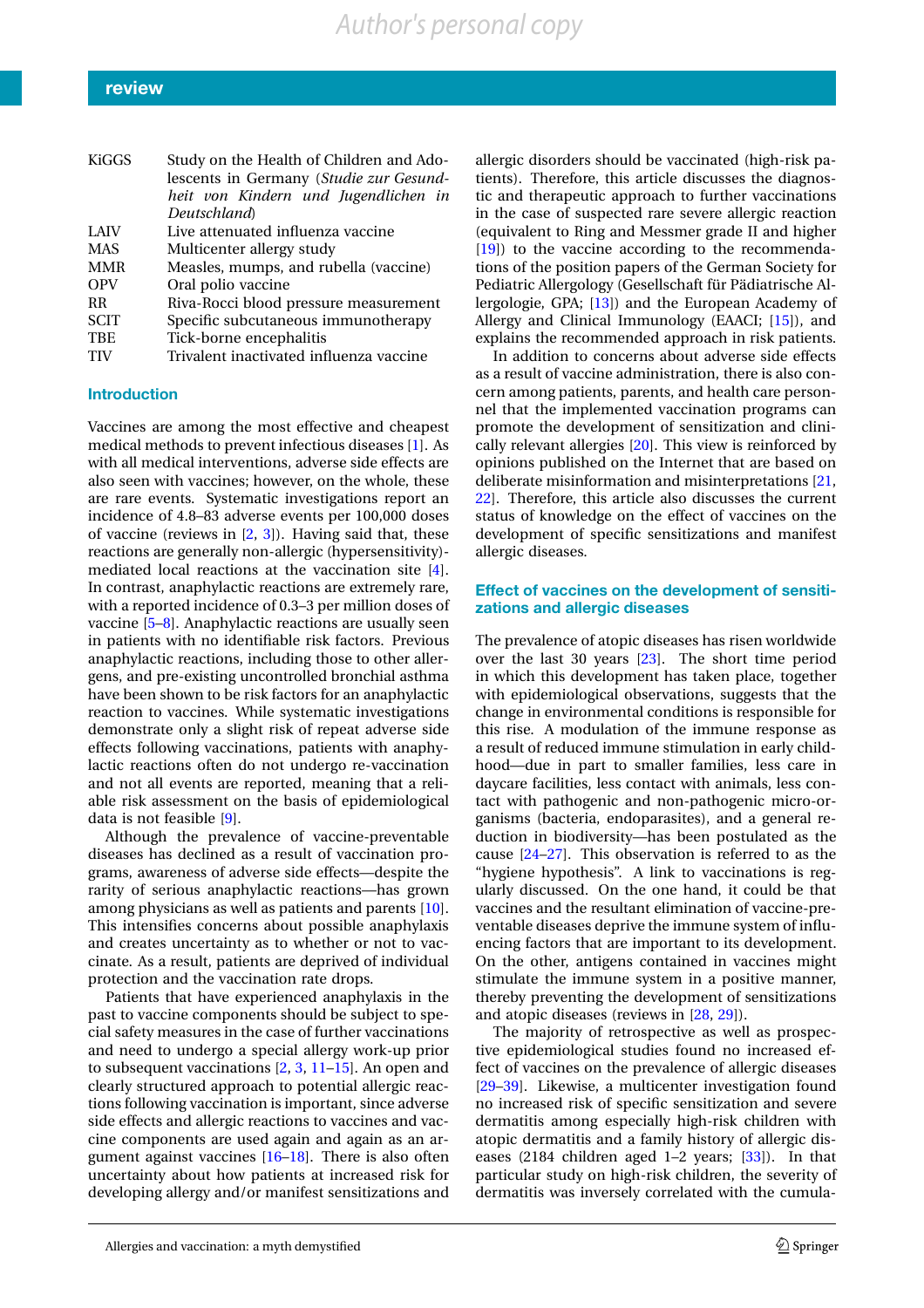tive number of vaccine doses. A higher cumulative number of vaccine doses was also associated with lower specific sensitization and lower prevalence of bronchial asthma and atopic dermatitis in the German multicenter allergy study (MAS) cohort [\[32\]](#page-10-10). This effect for bronchial asthma was still seen at the age of 20 years in the MAS cohort [\[40\]](#page-10-11). The International Study of Asthma and Allergies in Childhood (ISAAC; Phase 1) also found an inverse relationship between asthma and immunizations in early childhood [\[34\]](#page-10-12). Retrospective analysis of data from the Study on the Health of Children and Adolescents in Germany (Studie zur Gesundheit von Kindern und Jugendlichen in Deutschland, KiGGS) revealed that children fully immunized in the first year of life had a lower risk of developing allergic rhinitis after the age of 1 year (adjusted prevalence ratio [aOR] 0.85; 95% confidence interval [CI] 0.76–0.95). No statistically significantly increased risk was found for bronchial asthma or atopic dermatitis [\[29\]](#page-10-7).

A consideration of the role of specific vaccines in the mediation of allergies put the pertussis vaccine repeatedly in focus, given that transient IgE formation to vaccine antigens was detected [\[41\]](#page-10-13). However, the follow-up investigation of a prospective vaccine trial showed no increased prevalence of allergic diseases at the age of 7 years following pertussis vaccination [\[42\]](#page-10-14). Similarly, a Swedish database analysis found no increased use of asthma medication at the age of 15 in adolescents vaccinated against pertussis in infancy [\[43\]](#page-10-15). These results are supported by a British retrospective analysis [\[37\]](#page-10-16). Another retrospective investigation, this time in the Netherlands, showed a risk reduction for allergic diseases following pertussis vaccination [\[44\]](#page-10-17). One study showed that measles infections were associated with fewer allergic symptoms, but that the vaccination showed neither a positive nor a negative correlation with allergic symptoms [\[45\]](#page-10-18). This lack of either risk-reducing or risk-increasing effects for the measles vaccine (and the combined MMR vaccine) has been confirmed in other investigations, in particular for asthma [\[32,](#page-10-10) [46\]](#page-10-19). A birth cohort in the Faroe Islands, in contrast, showed a risk reduction for asthma in MMR-vaccinated children aged 5 years (odds ratio [OR] 0.33; 95% CI 0.12–0.90), which was still detected at the age of 13 years (OR 0.22; 95% CI 0.08–0.56). In this cohort, MMR vaccination was not significantly associated with an increased or a reduced risk for atopic dermatitis, allergic rhinitis, or the detection of specific sensitization in skin prick testing [\[47\]](#page-10-20). Meta-analyses show that the Bacillus Calmette Guérin (BCG) vaccine is also not linked to an increased prevalence of allergic diseases and that the postulated positive effects are transient [\[35,](#page-10-21) [48\]](#page-10-22). However, some investigations have shown an increased risk for allergic disease following vaccinations. For example, a retrospective study demonstrated an increased rate of atopic dermatitis following MMR or measles vaccination [\[49\]](#page-10-23). A combined diphtheria and tetanus vaccine

in the first year of life in an Australian cohort was associated with an increased risk of asthma (relative risk [RR] 1.76; 95% CI 1.11–2.78) [\[50\]](#page-10-24). To summarize the data, there is no evidence that vaccinations increase the risk of specific allergic sensitization or the manifestation of allergic diseases either in high-risk patients (atopy, positive family history) or in patients with no family history of atopy.

A further subject of discussion is whether delayed vaccinations or late vaccinations are able to reduce the risk of allergic disease. A reduced risk for allergic rhinitis was found in children that received their second diphtheria and tetanus vaccine with a 2-month delay. However, the authors explained this effect by confounders (e.g., more intercurrent effects in the group vaccinated late) [\[51\]](#page-10-25). A retrospective analysis of 11,531 fully DTP-vaccinated Canadian children revealed that the risk for asthma was reduced up to the age of 7 years if there had been a delay in the administration of the first three doses (low risk [LR] 0.4; 95% CI 0.2-0.9; [\[52\]](#page-10-26)). Likewise, a cross-sectional survey (117 infants and young children in the US; DTP, oral polio vaccine [OPV], and MMR (4:3:1 series) at the age of 24 months) showed that these subjects had fewer visits to a subspecialist following delayed immunization [\[53\]](#page-10-27). In contrast, an investigation of two preschool cohorts in Great Britain (8 years apart) showed that delayed vaccination was associated with higher asthma risk [\[54\]](#page-10-28). Spycher et al. also found that delayed vaccination did not result in a reduced risk for allergic diseases [\[55\]](#page-10-29). A retrospective analysis in another British cohort of 29,238 children aged up to 11 years found no link between vaccinations and physician visits for allergic disease [\[39\]](#page-10-8). In an Australian population-based cohort (HealthNuts, Melbourne), the delayed administration of diphtheria-tetanus-acellular pertussis (DTaP) showed no increased risk for food allergies (aOR 0.77; 95% CI 0.36–1.62;  $p=0.49$ ) or specific allergic sensitizations (aOR 0.66; 95% CI 0.35–1.24; *p*= 0.19). However, a reduced incidence of atopic dermatitis and lower drug use to treat dermatitis emerged as secondary outcome parameters [\[56\]](#page-10-30).

To summarize the data, there is no evidence that the delayed administration of vaccinations results in

#### **Summary**

Vaccinations do not promote the development of specific allergic sensitization to environmental allergens, nor do they promote the development of allergic disease (asthma, allergic rhinitis, food allergies) and neurodermatitis.

There is no evidence to suggest that the delayed administration of recommended vaccinations prevents specific allergic sensitization to environmental allergens and allergic disease (asthma, allergic rhinitis, food allergies) and neurodermatitis.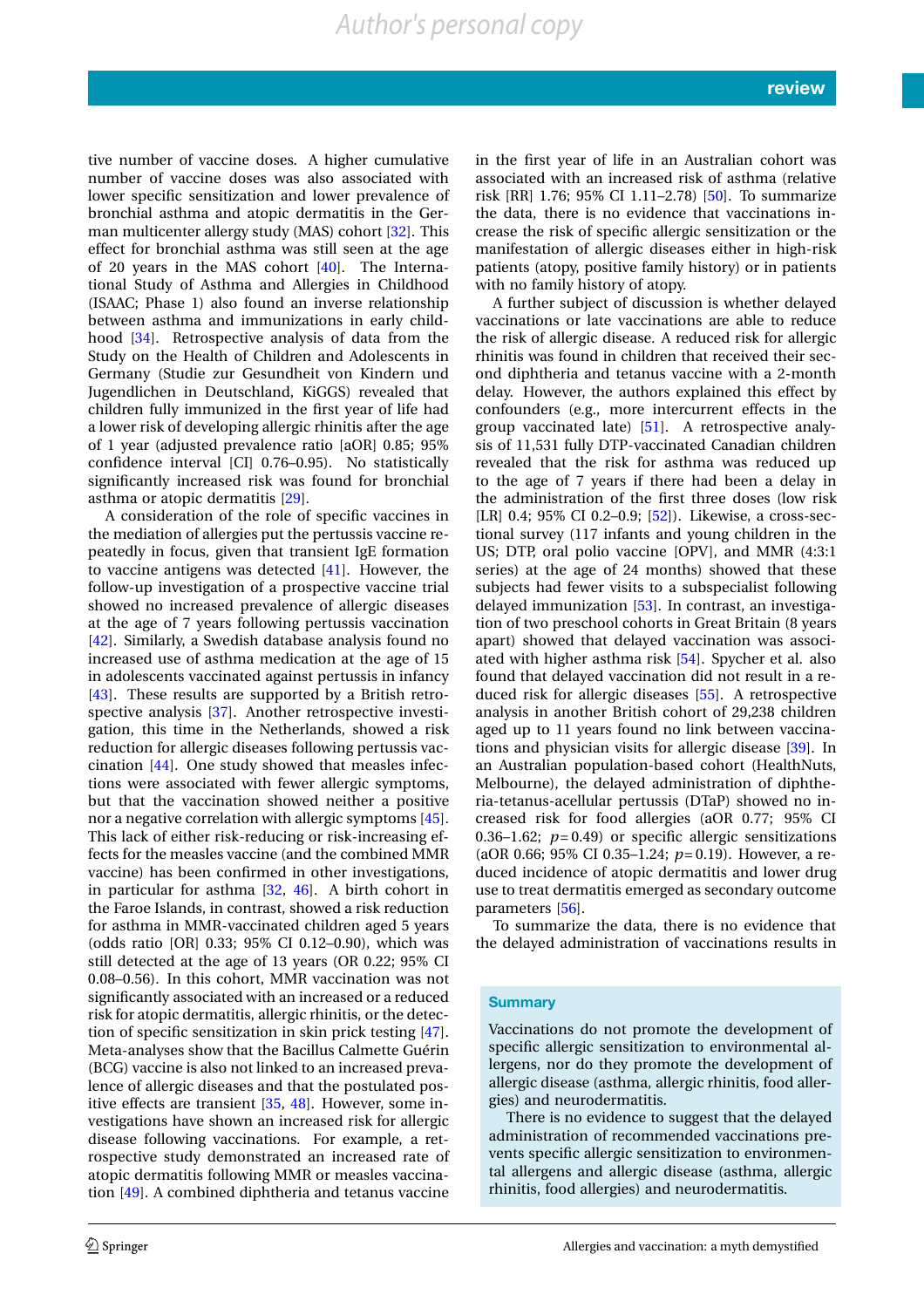<span id="page-5-0"></span>

| Allergen source/group     | Individual factor                           |
|---------------------------|---------------------------------------------|
| Active vaccine antigen    | Toxoids, toxins                             |
|                           | Other vaccine antigen (native, recombinant) |
| <b>Contamination from</b> | Chicken egg                                 |
| culture media             | Chicken embryo                              |
|                           | Horse serum                                 |
|                           | Cell components of mice, apes, and dogs     |
| Other impurities          | Latex                                       |
| Additives (groups)        | Additives (active substances)               |
| Antibiotics               | Neomycin                                    |
|                           | Kanamycin                                   |
|                           | Tetracycline                                |
|                           | Gentamicin                                  |
|                           | Streptomycin                                |
|                           | Polymyxin B                                 |
|                           | Amphotericin B                              |
| Preservatives             | Formaldehyde                                |
|                           | Thimerosal                                  |
|                           | Thimerfonate sodium                         |
|                           | 2-Phenoxyethanol, PE                        |
|                           | Octoxynol                                   |
| <b>Stabilizers</b>        | Gelatin                                     |
|                           | Lactose                                     |
|                           | Polysorbate 80/20                           |

**Table 1** Possible allergen sources in vaccines. (Modified from [\[2\]](#page-9-1))

a higher or lower prevalence or incidence of specific sensitizations and allergic diseases.

# **Immunization in atopic children or children with allergic diseases (asthma, allergic rhinitis, food allergy, atopic dermatitis)**

Systematic prospective investigations that enable an individual risk assessment or that identify relevant risk markers are lacking. All practical guidelines recommend the vaccination of atopic children or children with allergic diseases under standard conditions. In the case of acute disease, vaccination should be delayed until disease resolution. If an underlying disease is unstable (e.g., uncontrolled asthma), vaccination should be considered on a case-by-case basis. As a first step, the disease should be stabilized if possible. In the case of on-going subcutaneous allergenspecific immunotherapy (SCIT), vaccinations should be carried out at the midpoint of the maintenance phase with the greatest possible interval between individual SCIT injections [\[13\]](#page-9-13).

# **Immunization in children with known allergy to vaccine ingredients**

Allergens in vaccines can include the vaccine antigen itself, additives such as stabilizers and preservatives, as well as contamination during the production pro-

<span id="page-5-1"></span>

|  | Table 2<br>components. (From [13]) <sup>a</sup> | Approach in rare allergies to defined vaccine                                                                                                                                                                                                                                                                                                                                                                                                                                                                   |
|--|-------------------------------------------------|-----------------------------------------------------------------------------------------------------------------------------------------------------------------------------------------------------------------------------------------------------------------------------------------------------------------------------------------------------------------------------------------------------------------------------------------------------------------------------------------------------------------|
|  | Vaccine com-<br>ponent                          | Procedure                                                                                                                                                                                                                                                                                                                                                                                                                                                                                                       |
|  | Latex                                           | If there is a history of anaphylaxis following contact<br>with latex allergens, a preparation without latex in the<br>stopper should be used. If latex-free stoppers are not<br>available, the vial stopper should be removed prior to<br>drawing the vaccine. Following vaccination, the patient<br>should be monitored for at least 30 min; the possibility<br>for immediate and appropriate anaphylaxis treatment<br>must be ensured. Patients with latex contact allergy can<br>undergo regular vaccination |
|  | Cow's milk<br>allergy<br>(traces of<br>casein)  | The relevance of traces of casein in the culture medium<br>in the production of vaccines to diphtheria, tetanus, and<br>pertussis in terms of risk is unknown                                                                                                                                                                                                                                                                                                                                                   |
|  |                                                 | In the case of manifest cow's milk allergy with respi-<br>ratory/circulatory symptoms, a non-fractional vaccine<br>followed by at least 30 min monitoring is recommended                                                                                                                                                                                                                                                                                                                                        |
|  | Antibiotics                                     | Contact dermatitis to antibiotics contained in vaccines is<br>not a contraindication. Vaccination is performed under<br>standard conditions                                                                                                                                                                                                                                                                                                                                                                     |
|  | Yeasts                                          | Residual yeast protein in hepatitis B and papilloma virus<br>vaccines can pose an increased risk of allergic reac-<br>tion to vaccine in patients allergically sensitized to Sac-<br>charomyces cerevisiae and clinically manifest allergy<br>to baker's or brewer's yeast. Following an individual<br>risk-benefit assessment, fractional vaccination can be<br>used as in the procedure described for yellow fever vacci-<br>nation                                                                           |
|  | Thimerosal                                      | In the case of contact sensitization without manifest clin-<br>ical symptoms, vaccination is performed under standard<br>conditions. In the case of manifest contact dermatitis,<br>a vaccine that does not contain thimerosal should be<br>used if possible                                                                                                                                                                                                                                                    |
|  | Aluminum                                        | In the case of contact sensitization without manifest<br>clinical symptoms, vaccination is performed under stan-<br>dard conditions. In the case of contact dermatitis or the<br>appearance of aluminum cysts or granulomas, a vac-<br>cine that does not contain aluminum should be used if<br>possible                                                                                                                                                                                                        |
|  | Phenoxyethanol                                  | In the case of contact sensitization without manifest clin-<br>ical symptoms, vaccination is performed under standard<br>conditions. In the case of manifest contact dermatitis,<br>a vaccine that does not contain phenoxyethanol should<br>be used in the future if possible                                                                                                                                                                                                                                  |
|  |                                                 | aln the case of allergies to vaccine components, the possibility for immedi-                                                                                                                                                                                                                                                                                                                                                                                                                                    |

ate and appropriate anaphylaxis treatment must be ensured

cess (Table [1;](#page-5-0) [\[2\]](#page-9-1)). The most frequently described causal allergens in allergic vaccine reaction include chicken protein and, in the past, gelatin [\[57\]](#page-10-31). Using a gelatin-free vaccine is recommended in the case of clinically manifest allergy to gelatin. If this is not possible, one can follow the procedure described for yellow fever vaccination (see below) following an individual risk–benefit assessment. Allergies to other components such as latex, traces of casein (cow milk allergy), antibiotics, yeasts, thimerosal, aluminum, and phenoxyethanol are much rarer (Table [2](#page-5-1) provides an overview of the approach in the case of these potential allergens (from [\[13\]](#page-9-13))).

Chicken protein is an important causal allergen, since viruses in some widely used vaccines are cultured in a chicken fibroblast cell culture, while other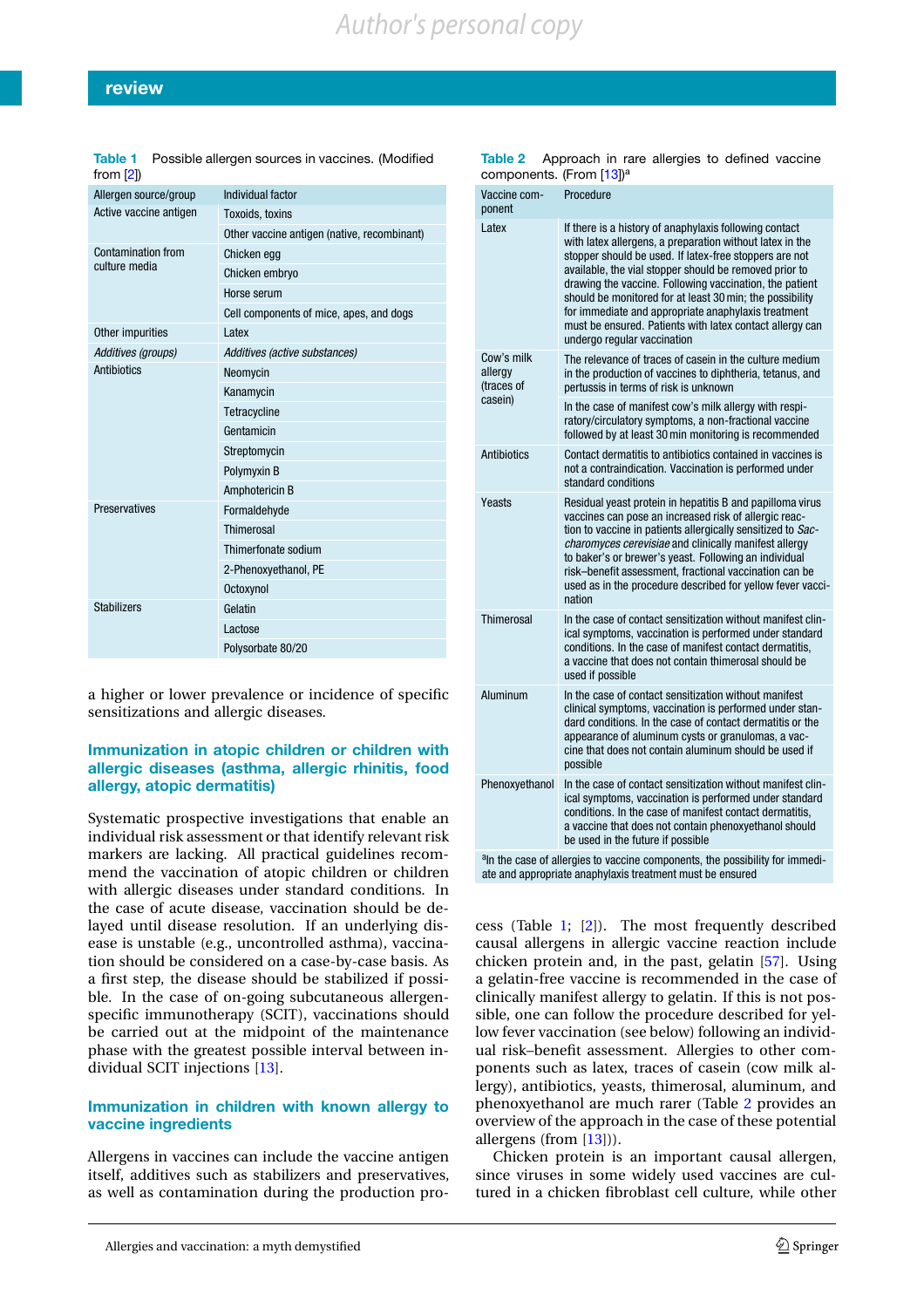vaccines are produced using incubated chicken eggs. Vaccines with viruses cultured in chicken fibroblast cell cultures (MMR, rabies, tick-borne encephalitis [TBE]) contain at least traces of chicken protein (in the nanogram range). Various studies have shown that children with a known history of chicken protein allergy can be vaccinated against measles, mumps, and rubella [\[58,](#page-11-0) [59\]](#page-11-1). Chicken protein allergy is no longer listed as a contraindication for this vaccine in international and national guidelines [\[13–](#page-9-13)[15\]](#page-9-9). Therefore, children with manifest chicken egg allergy involving reactions limited to the skin can receive the MMR vaccine under standard conditions. Children with respiratory, circulatory, or gastrointestinal reactions should be immunized by a physician experienced in the recognition and treatment of anaphylactic reactions in children (single dose, minimum monitoring period of  $2 h$ ;  $[13]$ ).

Only a small number of vaccines are produced using incubated chicken eggs (e. g., some vaccines against influenza and yellow fever vaccines). As a result of the production process, these vaccines may contain higher quantities of chicken protein (up to the 1 µg range in influenza vaccines;  $[60]$ ). A number of studies have shown that the use of tri- and tetravalent inactived influenza vaccines (TIV) is safe in egg-allergic patients [\[61–](#page-11-3)[63\]](#page-11-4). In Germany, however, TIV and live attenuated influenza vaccines (LAIV) are formally contraindicated to date in patients with symptoms of chicken egg allergy. In their place, a vaccine produced using human diploid cell lines (HDC) that contains no chicken protein can be used in adults While this vaccine is not approved for children in Europe, it is approved in the US for children from the age of 4 years.

From an allergologist perspective, influenza vaccination with TIV is possible in individuals with manifest egg allergy. In the case of exclusively cutaneous reactions to chicken egg, vaccination with TIV can be performed in the physician's office (single, unsplit dose, minimum monitoring period of 2 h); in the case of respiratory/circulatory reactions or gastrointestinal symptoms to chicken protein, TIV vaccination should be performed by a physician experienced in the treatment of anaphylactic reactions (unsplit dose, minimum monitoring period of  $2h$ ;  $[13]$ ). Balanced but comprehensive written patient information is required on the contraindication stated in the product information in the case of chicken protein allergy (off-label use). Since the German statutory healthcare insurances are not obliged to bear the costs of these vaccinations, inquiries regarding reimbursement should be made beforehand. Given that there is no recommendation on a national level, the state is not liable for vaccination damage (no liability in accordance with § 60 of the German infection Protection Act [Infektionsschutzgesetz, IfSG]).

Large quantities of residual ovalbumin are found in the yellow fever vaccine (up to the milligram range). As such, the indication for yellow fever vaccination should be reviewed carefully in the case of manifest chicken protein allergy. If the indication is reliably established, and once the patient has been fully informed about the existing formal contraindication, skin prick testing with the yellow fever vaccine should be performed. If the patient tests negative in the skin prick test, the vaccine can be split (10 and 90% of the dose) under inpatient monitoring, which offers the option of immediate anaphylaxis treatment. In the case of a positive skin prick test, the vaccine should be administered in fractional doses (Fig. [3\)](#page-8-0) under the same inpatient conditions [\[12,](#page-9-14) [13\]](#page-9-13).

#### **Diagnostic approach in suspected allergic reactions to vaccines**

Predictive allergy testing for potential vaccines or vaccine components is not recommended—not least since sensitization can be expected far more frequently than can a resultant clinically relevant allergic reaction. The diagnostic algorithms published to date have not been evaluated in prospective or retrospective investigations and the approaches have not been standardized [\[2,](#page-9-1) [11,](#page-9-8) [12,](#page-9-14) [64–](#page-11-5)[68\]](#page-11-6). Following an allergic reaction to vaccine, it is essential to carry out a risk–benefit assessment in consultation with the parents, while taking the severity of the reaction into consideration, before any diagnostic steps are taken. Diagnostic testing only makes sense if other vaccinations with the respective vaccine antigen or vaccines potentially containing allergenic components are indicated. An overview of possible allergen sources in vaccines is provided in Table [1.](#page-5-0)

The first diagnostic step is to take a thorough patient history. Cardinal questions include the following: the point in time at which the reaction occurred (immediate-type—within a maximum of 4 h—or delayed reaction), extent (local or systemic), precise description of the clinical reaction, and identification of the vaccine ingredients that are possible triggers. In the case of a delayed reaction, further information on patient history is required in particular to differentiate other possible causes or cofactors (Table [3](#page-7-0) for important patient history information in the case of suspected allergic reaction to vaccine).

Further diagnostic tests are only beneficial in the case of systemic immediate-type reactions. No diagnostic testing is required for isolated, even extensive, local reactions [\[13,](#page-9-13) [15\]](#page-9-9). There is no evidence to date to demonstrate whether an atopy patch test for risk stratification prior to further vaccinations is suitable.

In the case of systemic immediate-type reactions that, given the clinical picture, are consistent with an IgE-mediated reaction (Table [3\)](#page-7-0), skin testing with the specific vaccine is recommended. If this proves positive, an attempt should be made to identify the most likely causal agent. In order to detect allergic sensitization to single allergens (e.g., ovalbumin,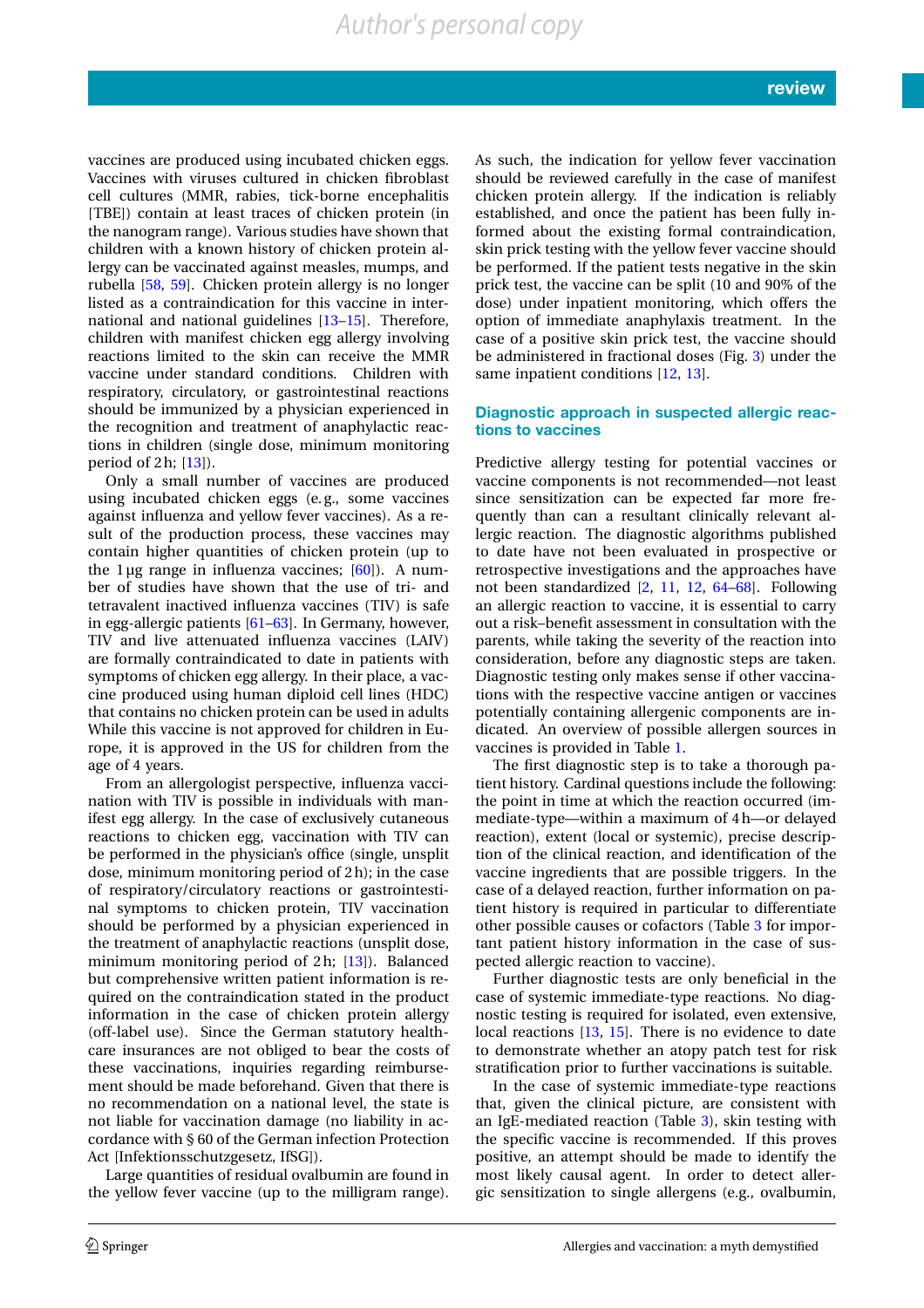<span id="page-7-0"></span>

| Subject                 | Patient history information                                |  |  |  |  |
|-------------------------|------------------------------------------------------------|--|--|--|--|
| Timing                  | Immediate (within 4h)                                      |  |  |  |  |
|                         | Delayed-type                                               |  |  |  |  |
| Extent                  | Local                                                      |  |  |  |  |
|                         | Systemic                                                   |  |  |  |  |
| Symptoms                | Urticaria/angioedema                                       |  |  |  |  |
|                         | Rash                                                       |  |  |  |  |
|                         | Rhinoconjunctivitis                                        |  |  |  |  |
|                         | Obstructive ventilatory disorder                           |  |  |  |  |
|                         | Circulatory reaction (tachycardia, drop in blood pressure) |  |  |  |  |
|                         | Vomiting, nausea                                           |  |  |  |  |
|                         | Defecation                                                 |  |  |  |  |
| <b>Duration</b>         | <b>Hours</b>                                               |  |  |  |  |
|                         | Days                                                       |  |  |  |  |
|                         | Longer or fluctuating                                      |  |  |  |  |
| Resolution              | Spontaneous                                                |  |  |  |  |
|                         | Under medication (which?)                                  |  |  |  |  |
| Cofactors               | Infection                                                  |  |  |  |  |
|                         | Recent contact with other potential allergens              |  |  |  |  |
| Vaccination             | Previous allergic reactions to vaccine?                    |  |  |  |  |
| history                 | Further vaccination required?                              |  |  |  |  |
| Vaccine                 | Preparation                                                |  |  |  |  |
|                         | Ingredients                                                |  |  |  |  |
|                         | <b>Batch</b>                                               |  |  |  |  |
| Other known             | Dermatitis, asthma, rhinoconjunctivitis                    |  |  |  |  |
| allergies/<br>disorders | Urticaria                                                  |  |  |  |  |
|                         | Food allergy                                               |  |  |  |  |
|                         | Drug allergy                                               |  |  |  |  |
|                         | <b>Contact allergic</b>                                    |  |  |  |  |

**Table 3** Important patient history information in suspected allergic reactions to vaccine

gelatin) contained in the vaccine, serum IgE tests (except for vaccine antigens) or skin prick tests are recommended. Fig. [1](#page-7-1) provides an overview of the possible diagnostic work-up in such cases. Skin testing (skin prick tests and intradermal tests) should be carried out according to the current recommendations by physicians experienced in the performance and evaluation of skin tests, since irritant, nonspecific reactions are not uncommon with these tests (in particular intradermal testing with 1:10 dilution; [\[69\]](#page-11-7)).

# **Approach to subsequent vaccinations following allergic reactions to vaccine**

The decision on whether or not to perform subsequent vaccinations should only be made following a thorough risk–benefit assessment in consultation with the parents. Where appropriate, vaccine titers that have already been reached should be considered in the decision-making process. Against the background of previous reactions to vaccines, it is mandatory that parents and patients be provided with comprehensive information during a personal consulta-



<span id="page-7-1"></span>**Fig. 1** Skin testing following an immediate-type allergic reaction. (Same procedure as in immediate-type reactions to chicken egg and vaccines with high ovalbumin content, e.g., yellow fever vaccine)

tion and that this consultation is documented prior to renewed vaccination. An attempt should always be made to perform the vaccination using an alternative vaccine that does not contain the identified or suspected allergen [\[13,](#page-9-13) [15\]](#page-9-9).

The following pragmatic approach for further vaccinations (not systematically evaluated; Fig. [2\)](#page-8-1) is recommended in children with confirmed local immediate-type reactions (not life-threatening anaphylaxis or systemic reactions). Mild local reactions require neither diagnostic testing nor particular monitoring [\[13,](#page-9-13) [15\]](#page-9-9):

- Negative skin test: vaccine administration followed by observation for 1 h in the medical practice.
- Positive skin test: fractional vaccine administration (Fig. [3\)](#page-8-0). Observation for at least 1 h in the medical practice.
- Skin testing either not feasible or unequivocal: vaccine administration followed by observation for at least 1 h in the medical practice.

The following pragmatic approach for further vaccinations (not systematically evaluated; Fig. [2\)](#page-8-1) is recommended in children with confirmed systemic immediate-type reactions:

- Skin test negative (or unfeasible/unequivocal), but known previous reaction, life-threatening anaphylactic reaction, or systemic reaction: administration of 10% vaccine dose. Observation for 30min. If no reaction is observed: administration of the remaining dose (90%) and further inpatient observation for at least 120min.
- Anaphylactic or systemic reaction to polyvalent vaccines, skin testing unfeasible or unequivocal: vac-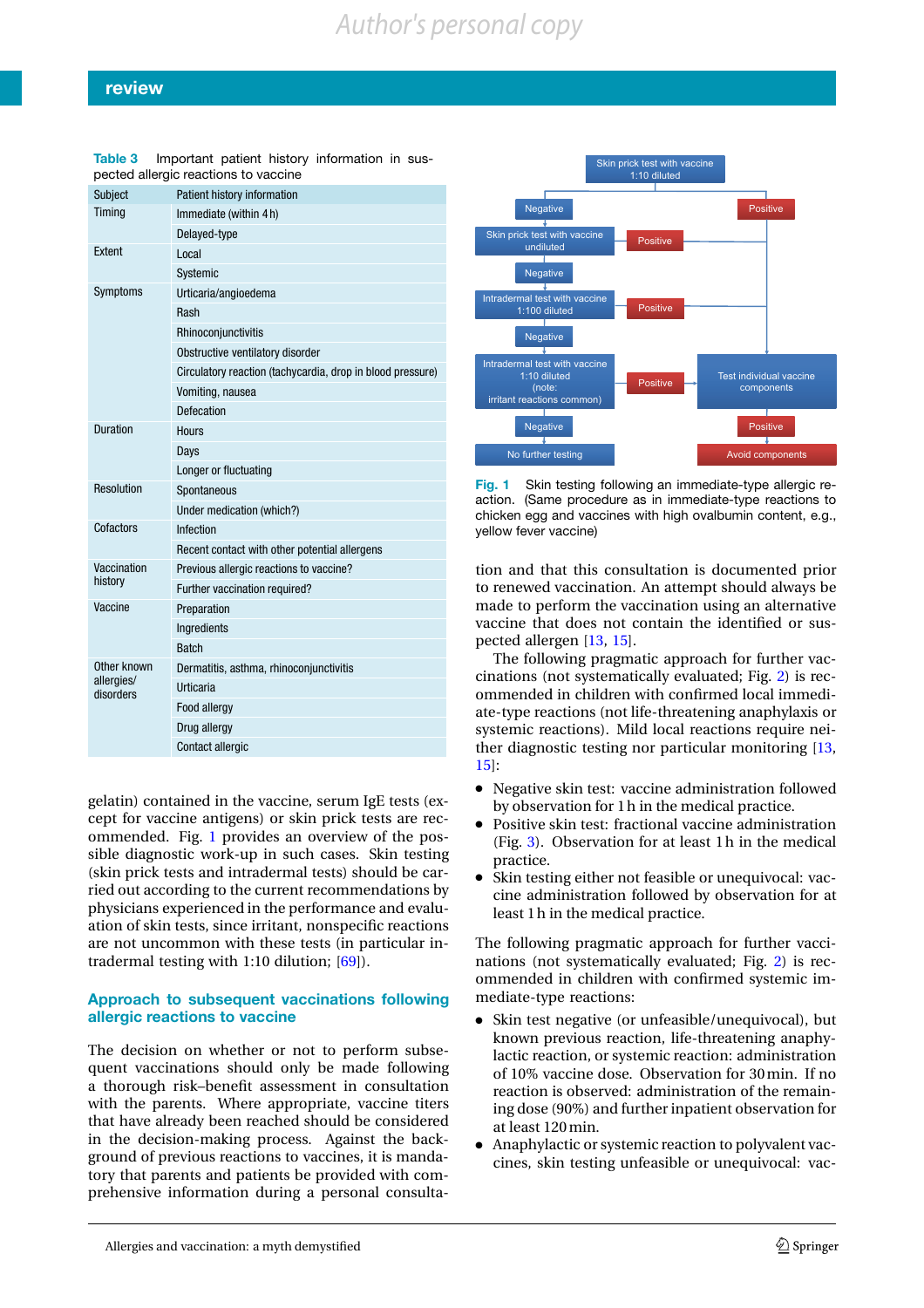# *Author's personal copy*



<span id="page-8-1"></span>Fig. 2 Diagnostic approach following allergic reactions to vaccines. (Split doses according to Fig. [3](#page-8-0). "Split doses 10%, 90%)

<span id="page-8-0"></span>

cine administration, if possible with single components. Consider fractional vaccine administration.

Positive skin test: vaccination under clinical observation (in hospital), fractional vaccine administration according to Fig. [3.](#page-8-0) Follow-up observation under intensive monitoring (monitor, pulse oximetry monitoring, RR measurement, clinical observation) for at least 120min. Inpatient stay of at least 12 h.

Following systemic allergic immediate-type reactions to previous vaccinations, (inpatient) monitoring of patients for at least 12 h is recommended in order for possible delayed anaphylactic and allergic reactions to be promptly recognized and treated by appropriately trained personnel. From a pragmatic perspective, inpatient observation overnight is recommended. The recommended intensive monitoring time for immediate-type allergic reactions (monitor, RR measurement)  $i$ s 2 $h$ 

Children that have experienced delayed reactions to vaccinations can be revaccinated under standard conditions. The methods currently available do not permit risk assessment.

Fractional administration and dose escalation can be carried out if vaccination is absolutely essential in patients with previous systemic immediate-type re-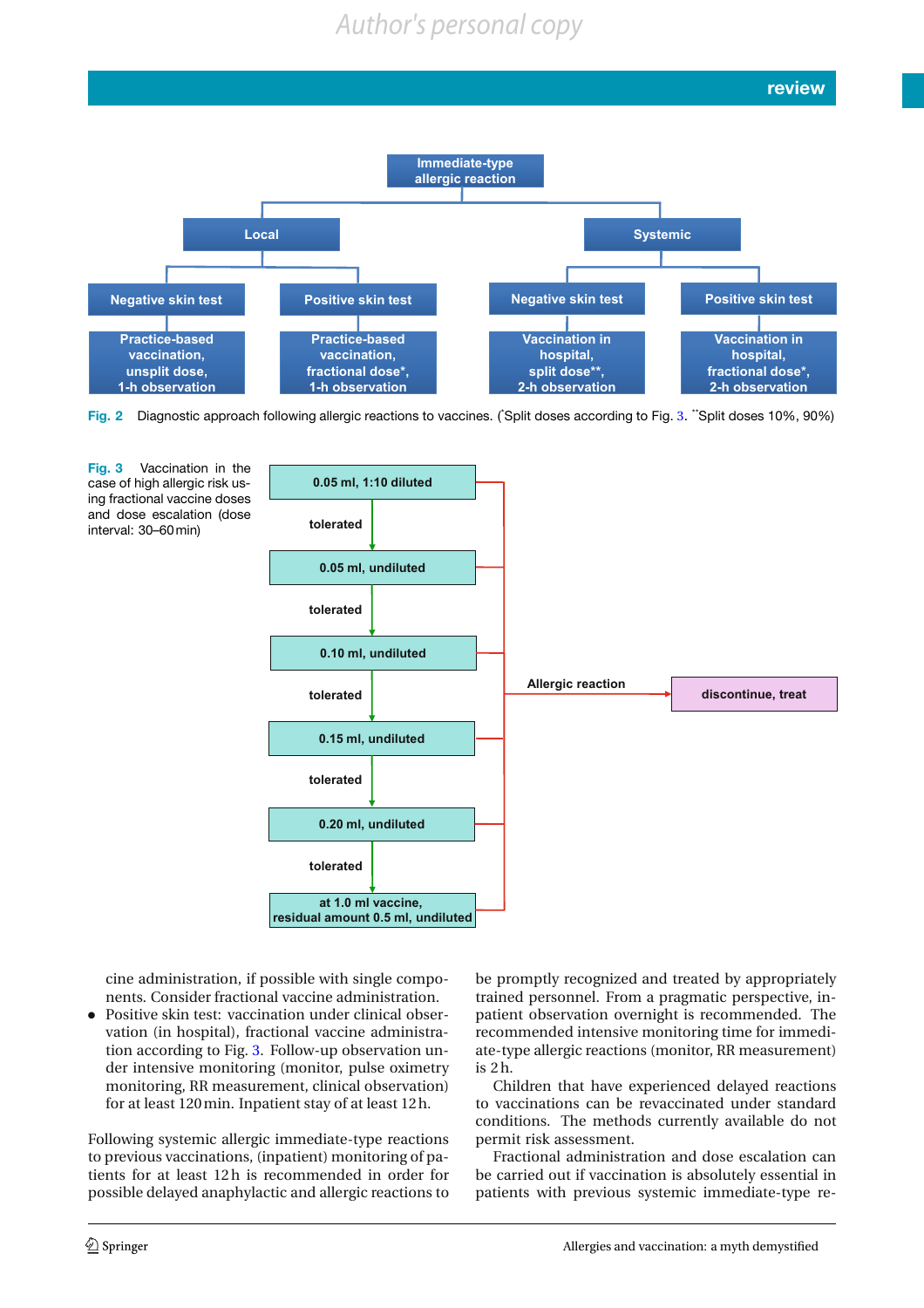#### **Summary**

Allergy testing should be performed following vaccine-induced anaphylaxis in order to minimize the risk of future anaphylactic reactions.

In the case of previous anaphylactic reactions to vaccines or anaphylaxis induced by a vaccine component (e.g., chicken egg protein), follow-up vaccinations should be carried out under inpatient supervision (i.v. access, fractional dose, minimum monitoring time of 2h following final partial dose) by a physician experienced in recognizing and treating anaphylactic reactions in children. If possible, the triggering allergen should be avoided.

actions ([\[64\]](#page-11-5); Fig. [3\)](#page-8-0). This injection protocol should be carried out under monitoring conditions (blood pressure measurement, monitor, pulse oximetry, i.v. access in place) with the possibility of intensive care intervention. Another option is to administer the vaccine dose or fractional vaccine under premedication with antihistamines and/or glucocorticoids, as used in patients allergic to iodinated radiocontrast media [\[70\]](#page-11-8). However, this approach has not been systematically investigated.

#### **Summary**

To summarize the data, there is no evidence that vaccinations increase the risk of specific allergic sensitization or the manifestation of allergic diseases either in high-risk patients (atopy, positive family history) or in patients with no family history of atopy. Vaccinations do not cause allergies! According to the available evidence, the delayed administration of vaccines compared with recommended times has no effect on subsequent specific sensitization or allergic diseases. According to experts, atopic children can be vaccinated under standard conditions without a mandatory follow-up observation period. Allergy testing should be performed following allergic reactions to vaccines or vaccine components. Followup vaccinations after anaphylactic reactions to vaccines or vaccine components should be performed by physicians experienced in the recognition and treatment of anaphylactic reactions.

**Acknowledgements** The authors would like to thank Christoph Grüber for formulating the basis for this work and for kindling the authors' enthusiasm for the topic allergy and immunization. He is missed.

**Conflict of interest** T. Ankermann, T. Spindler, M. Gerstlauer and S. Schmidt declare that they have no competing interests.

#### <span id="page-9-0"></span>**References**

- 1. Hajj Hussein I, Chams N, Chams S, El Sayegh S, Badran R, Raad M, et al. Vaccines through centuries: major cornerstones of global health. Front Public Health. 2015;3:269.
- <span id="page-9-1"></span>2. Fritsche PJ, Helbling A, Ballmer-Weber BK. Vaccine hypersensitivity—update and overview. Swiss Med Wkly. 2010;140:238–46.
- <span id="page-9-2"></span>3. CaubetJC,RudzevicieneO,GomesE,TerreehorstI,Brockow K, Eigenmann PA. Managing a child with possible allergy to vaccine. PediatrAllergy Immunol. 2014;25:394–403.
- <span id="page-9-3"></span>4. Mentzer D, Keller-Stanislawski B. Daten zur Pharmakovigilanz von Impfstoffen aus dem Jahr 2014. Bull Arzneimittelsicherh. 2016;2:12–9. URL: [http://www.](http://www.pei.de/SharedDocs/Downloads/bulletin-einzelartikel/2016-daten-pharmakovigilanz-impfstoffe-2014.pdf?__blob=publicationFile&v=2) [pei.de/SharedDocs/Downloads/bulletin-einzelartikel/](http://www.pei.de/SharedDocs/Downloads/bulletin-einzelartikel/2016-daten-pharmakovigilanz-impfstoffe-2014.pdf?__blob=publicationFile&v=2) [2016-daten-pharmakovigilanz-impfstoffe-2014.pdf?\\_\\_](http://www.pei.de/SharedDocs/Downloads/bulletin-einzelartikel/2016-daten-pharmakovigilanz-impfstoffe-2014.pdf?__blob=publicationFile&v=2) [blob=publicationFile&v=2.](http://www.pei.de/SharedDocs/Downloads/bulletin-einzelartikel/2016-daten-pharmakovigilanz-impfstoffe-2014.pdf?__blob=publicationFile&v=2)
- <span id="page-9-4"></span>5. Zent O, Arras-Reiter C, Broeker M, Hennig R. Immediate allergic reactions after vaccinations—a post-marketing surveillance review. Eur JPediatr. 2002;161:21–5.
- 6. Bohlke K, Davis RL, Marcy SM, Braun MM, DeStefano F, Black SB, et al. Risk of anaphylaxis after vaccination of children and adolescents. Pediatrics. 2003;112:815–20.
- 7. McNeil MM, Weintraub ES, Duffy J, Sukumaran L, Jacobsen SJ, Klein NP, et al. Risk of anaphylaxis after vaccination in children and adults. J Allergy Clin Immunol. 2016;137:868–78.
- <span id="page-9-5"></span>8. Oberle D, Pavel J, Rieck T, Weichert S, Schroten H, Keller-Stanislawski B, et al. Anaphylaxis after immunization of children and adolescents in Germany. Pediatr Infect Dis J. 2016;35:535–41.
- <span id="page-9-6"></span>9. Zafack JG, De Serres G, Kiely M, Gariepy MC, Rouleau I, Top KA. Risk of recurrence of adverse events following immunization: a systematic review. Pediatrics. 2017;140:120163707.
- <span id="page-9-8"></span><span id="page-9-7"></span>10. Chen RT. Vaccine risks: real, perceived and unknown. Vaccine. 1999;17(Suppl 3): S41-S6.
- 11. Wood RA, Berger M, Dreskin SC, Setse R, Engler RJ, Dekker CL, et al. An algorithm for treatment of patients with hypersensitivity reactions after vaccines. Pediatrics. 2008;122:e771–e7.
- <span id="page-9-14"></span>12. Kelso JM, Greenhawt MJ, Li JT, Nicklas RA, Bernstein DI, Blessing-Moore J, et al. Adverse reactions to vaccines practice parameter 2012 update. J Allergy Clin Immunol. 2012;130:25–43.
- <span id="page-9-13"></span>13. Grüber C, Ankermann T, Bauer CP, Bruns R, Eigenmann P, Fischer PJ, et al. Pädiatrische Allergologie in Klinik und Praxis. In: Gesellschaft für Pädiatrische Allergologie und Umweltmedizin, editor. Sonderheft "Allergie und Impfen". Bonn: ikomm; 2015.
- 14. Dreskin SC, Halsey NA, Kelso JM, Wood RA, Hummell DS, EdwardsKM,etal. InternationalConsensus(ICON):allergic reactions to vaccines. WorldAllergyOrgan J. 2016;9:32.
- <span id="page-9-9"></span>15. Nilsson L, Brockow K, Alm J, Cardona V, Caubet JC, Gomes E, et al. Vaccination and allergy: EAACI position paper, practical aspects. PediatrAllergy Immunol. 2017;28:628–40.
- <span id="page-9-10"></span>16. Davies P, Chapman S, Leask J. Antivaccination activists on theworldwideweb. ArchDisChild. 2002;87:22–5.
- 17. Betsch C, Sachse K. Debunking vaccination myths: strong risk negations can increase perceived vaccination risks. HealthPsychol. 2013;32:146–55.
- <span id="page-9-11"></span>18. Yaqub O, Castle-Clarke S, Sevdalis N, Chataway J. Attitudes tovaccination: acriticalreview. SocSciMed. 2014;112:1–11.
- <span id="page-9-12"></span>19. Ring J, Messmer K. Incidence and severity of anaphylactoid reactions to colloid volume substitutes. Lancet. 1977;1:466–9.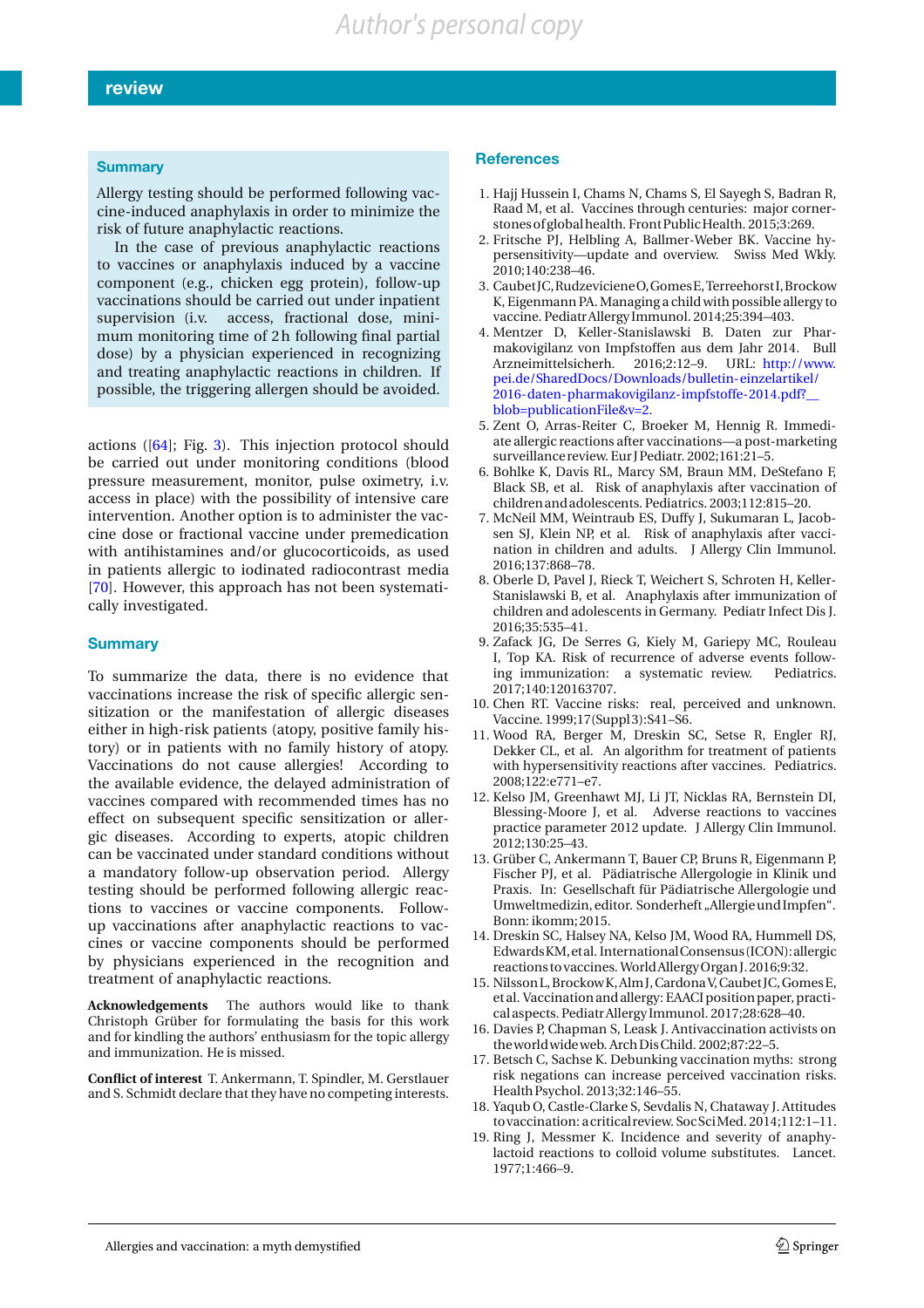# *Author's personal copy*

- <span id="page-10-1"></span><span id="page-10-0"></span>20. HeiningerU.Aninternet-basedsurveyonparentalattitudes towardsimmunization. Vaccine. 2006;24:6351–5.
- 21. Müller A. Impfen macht krank. 2009. [www.](http://www.gesundheitlicheaufklaerung.de/impfen-macht-krank) [gesundheitlicheaufklaerung.de/impfen-macht-krank.](http://www.gesundheitlicheaufklaerung.de/impfen-macht-krank) Accessed 05.02.2018.
- <span id="page-10-2"></span>22. Reitemeyer F. Impfen? Nein, Danke!, letzte Änderung 18. Oktober 2016. 2014. [www.impfen-nein-danke.de/](http://www.impfen-nein-danke.de/krankheiten-von-a-z/allergien) [krankheiten-von-a-z/allergien.](http://www.impfen-nein-danke.de/krankheiten-von-a-z/allergien) Accessed 05.02.2018.
- <span id="page-10-3"></span>23. Pawankar R. Allergic diseases and asthma: a global public health concern and a call to action. World Allergy Organ J. 2014;7:12.
- <span id="page-10-4"></span>24. Bach JF. The effect of infections on susceptibility to autoimmune and allergicdiseases. NEngl JMed. 2002;347:911–20.
- 25. Ege MJ, Mayer M, Normand AC, Genuneit J, Cookson WO, Braun-Fahrländer C, et al. GABRIELA Transregio 22 Study Group. Exposure to environmental microorganisms and childhood asthma. NEngl J Med. 2011;364:701-9.
- 26. Ege MJ. The hygiene hypothesis in the age of the microbiome. Ann Am Thorac Soc. 2017;14(Supplement\_5):S348–S53.
- <span id="page-10-5"></span>27. von Hertzen L, Beutler B, Bienenstock J, Blaser M, Cani PD, Eriksson J, et al. Helsinki alert of biodiversity and health. AnnMed. 2015;47:218–25.
- <span id="page-10-6"></span>28. Grüber C, Nilsson L, Björkstén B. Do early childhood immunizations influence the development of atopy and do they cause allergic reactions? Pediatr Allergy Immunol. 2001;12:296–311.
- <span id="page-10-7"></span>29. Schlaud M, Schmitz R, Poethko-Müller C, Kuhnert R. Vaccinations in the first year of life and risk of atopic disease—Results from the KiGGS study. Vaccine. 2017;35:5156–62.
- 30. KoppenS,deGrootR,NeijensHJ,NagelkerkeN, vanEdenW, Rümke HC. No epidemiological evidence for infant vaccinations tocause allergicdisease. Vaccine. 2004;22:3375–85.
- 31. Matheson MC, Walters HE, Burgess JA, Jenkins MA, Giles GG, Hopper JL, et al. Childhood immunization and atopic diseaseintomiddle-age—a prospectivecohort study. PediatrAllergy Immunol. 2010;21:301–6.
- <span id="page-10-10"></span>32. Grüber C, Illi S, Lau S, Nickel R, Forster J, Kamin W, et al. Transient suppression of atopy in early childhood is associated with high vaccination coverage. Pediatrics. 2003;111:e282–e8.
- <span id="page-10-9"></span>33. Grüber C, Warner J, Hill D, Bauchau V, EPAAC Study Group. Early atopic disease and early childhoodimmunization—is there alink? Allergy. 2008;63:1464–72.
- <span id="page-10-12"></span>34. Asher MI, Stewart AW, Mallol J, Montefort S, Lai CK, Aït-Khaled N, et al. Which population level environmental factors are associatedwith asthma, rhinoconjunctivitis and eczema? Review of the ecological analyses of ISAAC Phase One. RespirRes. 2010;11:8.
- <span id="page-10-21"></span>35. Balicer RD, Grotto I, Mimouni M, Mimouni D. Is childhood vaccination associated with asthma? A meta-analysis of observational studies. Pediatrics. 2007;120:e1269–e77.
- 36. MartignonG,OryszczynMP,Annesi-Maesano I.Doeschildhood immunization against infectious diseases protect from the development of atopic disease? Pediatr Allergy Immunol. 2005;16:193–200.
- <span id="page-10-16"></span>37. Spycher BD, Silverman M, Egger M, Zwahlen M, Kuehni CE. Routine vaccination against pertussis and the risk of childhood asthma: a population-based cohort study. Pediatrics. 2009;123:944–50.
- 38. Maher JE, Mullooly JP, Drew L, DeStefano F. Infant vaccinations and childhood asthma among full-term infants. PharmacoepidemiolDrug Saf. 2004;13:1–9.
- <span id="page-10-8"></span>39. McKeever TM, Lewis SA, Smith C, Hubbard R. Vaccination and allergic disease: a birth cohort study. Am J Public Health. 2004;94:985–9.
- <span id="page-10-11"></span>40. Grabenhenrich LB, Gough H, Reich A, Eckers N, Zepp F, Nitsche O, et al. Early-life determinants of asthma from birth to age 20 years: a German birth cohort study. J Allergy Clin Immunol. 2014;133:979–88.
- <span id="page-10-14"></span><span id="page-10-13"></span>41. NilssonL,GrüberC,GranströmM,BjörksténB,KjellmanNI. Pertussis IgE and atopicdisease. Allergy. 1998;53:1195–201.
- 42. Nilsson L, Kjellman NI, Björkstén B. Allergic disease at the age of 7 years after pertussis vaccination in infancy: results from the follow-up of a randomized controlled trial of 3 vaccines. ArchPediatrAdolescMed. 2003;157:1184–9.
- <span id="page-10-15"></span>43. Vogt H, Bråbäck L, Kling AM, Grünewald M, Nilsson L. Pertussis immunization in infancy and adolescent asthma medication. Pediatrics. 2014;134:721–8.
- <span id="page-10-17"></span>44. Bernsen RM, de Jongste JC, van der Wouden JC. Lower risk of atopic disorders in whole cell pertussis-vaccinated children. Eur Respir J. 2003;22:962-4.
- <span id="page-10-18"></span>45. Rosenlund H, Bergström A, Alm JS, Swartz J, Scheynius A, van Hage M, et al. PARSIFAL Study Group. Allergic disease and atopic sensitization in children in relation to measles vaccination and measles infection. Pediatrics. 2009;123:771–8.
- <span id="page-10-19"></span>46. Hviid A, Melbye M. Measles-mumps-rubella vaccination andasthma-likediseaseinearlychildhood. AmJEpidemiol. 2008;168:1277–83.
- <span id="page-10-20"></span>47. Timmermann CA, Osuna CE, Steuerwald U, Weihe P, Poulsen LK, Grandjean P. Asthma and allergy in children with and without prior measles, mumps, and rubella vaccination. PediatrAllergy Immunol. 2015;26:742–9.
- <span id="page-10-22"></span>48. Linehan MF, Nurmatov U, Frank TL, Niven RM, Baxter DN, Sheikh A. Does BCG vaccination protect against childhood asthma? Final results from the Manchester Community Asthma Study retrospective cohort study and updated systematic review and meta-analysis. J Allergy Clin Immunol. 2014;133:688–695.e14.
- <span id="page-10-23"></span>49. Olesen AB, Juul S, Thestrup-Pedersen K. Atopic dermatitis is increased following vaccination for measles, mumps and rubella or measles infection. Acta Derm Venereol. 2003;83:445–50.
- <span id="page-10-24"></span>50. Thomson JA, Widjaja C, Darmaputra AA, Lowe A, Matheson MC, Bennett CM, et al. Early childhood infections and immunisation and the development of allergic disease in particular asthmain ahigh-riskcohort: Aprospectivestudy of allergy-prone children from birth to six years. Pediatr Allergy Immunol. 2010;21:1076–85.
- <span id="page-10-25"></span>51. Bremner SA, Carey IM, DeWilde S, Richards N, Maier WC, Hilton SR, et al. Timing of routine immunisations and subsequenthay fever risk. ArchDisChild. 2005;90:567–73.
- <span id="page-10-26"></span>52. McDonald KL, Huq SI, Lix LM, Becker AB, Kozyrskyj AL. Delay in diphtheria, pertussis, tetanus vaccination is associated with a reduced risk of childhood asthma. J Allergy Clin Immunol. 2008;121:626–31.
- <span id="page-10-27"></span>53. ChungEK,CaseyR,Pinto-MartinJA,PawlowskiNA,BellLM. Routine and influenza vaccination rates in children with asthma. AnnAllergyAsthma Immunol. 1998;80:318–22.
- <span id="page-10-28"></span>54. Kuehni CE, Davis A, Brooke AM, Silverman M. Are all wheezing disorders in very young (preschool) children increasinginprevalence? Lancet. 2001;357:1821–5.
- <span id="page-10-29"></span>55. Spycher BD, Silverman M, Kuehni CE. Timing of routine vaccinationsand theriskofchildhoodasthma. JAllergyClin Immunol. 2008;122:656. author reply 657–8.
- <span id="page-10-30"></span>56. Kiraly N, Koplin JJ, Crawford NW, Bannister S, Flanagan KL, Holt PG, et al. Timing of routine infant vaccinations and risk of food allergy and eczema at one year of age. Allergy. 2016;71:541–9.
- <span id="page-10-31"></span>57. Sakaguchi M, Inouye S. IgE sensitization to gelatin: the probable role of gelatin-containing diphtheria-